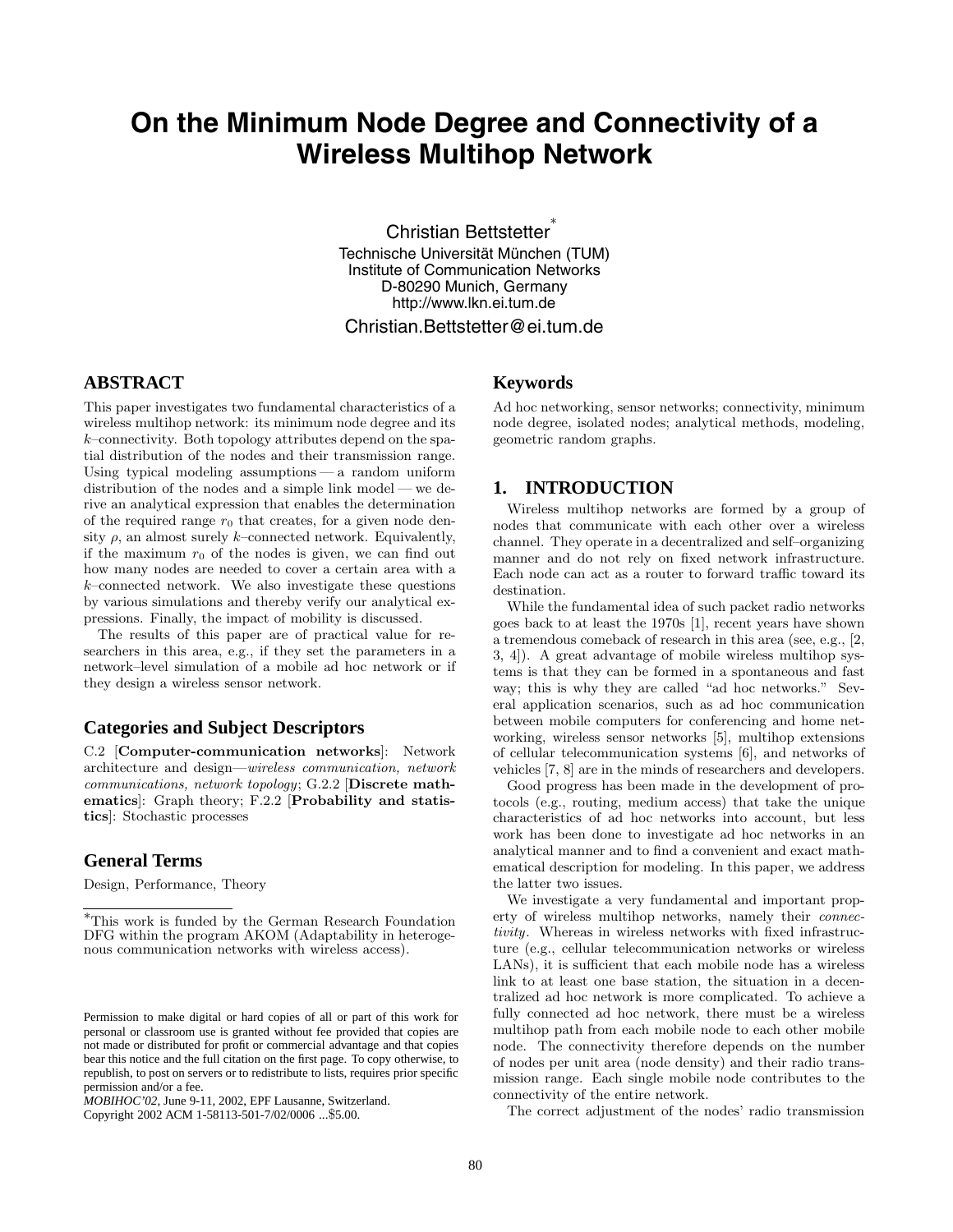power is therefore an important system feature. As in cellular networks, power adjustment can reduce interference while maintaining a certain Quality of Service. In ad hoc networks, it also allows the controlling of the topology of the network [9, 10]. If we increase the transmission power of a node, it will typically achieve a higher transmission range and therefore reach more other nodes via a direct link. On the other hand, if we make the transmission power of a node very low, the node may become isolated without any link to other nodes.

In this context, this paper addresses the following questions: For a given number of nodes  $n$  per area  $A$ , what is the minimum radio transmission range  $r_0$  required to achieve

- an ad hoc network in which no node is isolated?
- a fully connected ad hoc network, i.e., a network in which each node can reach each other node via a wireless multihop path?

This range assignment problem arises, for example, if we want to set the system parameters for network–level simulations of ad hoc networks. We investigate this question analytically and by simulation under typical modeling assumptions, namely a random uniform node distribution with n nodes on a system area A and a simple channel model in which each node has the same transmission range  $r_0$ .

An equivalent problem must be solved in the system design of wireless multihop networks. For example, a large– scale sensor network should cover a certain area A to perform environmental monitoring. The used sensor type can transmit a range  $r_0$  in the given environment (e.g., free space). How many sensors of this type do we need to obtain a connected network (see also [11])?

In addition to the basic problems "no isolated node" and "connected network," we also consider a network design that is robust against node and link outages. That is, how can we achieve with minimized resources

- an ad hoc network in which each node has at least  $n_0$ neighbors  $(n_0 > 1)$ ?
- an ad hoc network that will still be connected if any  $k-1$  nodes fail (k–connected network)?

Before we present the solutions to these problems, Section 2 describes the used network model in more detail, and Section 3 recalls some basic definitions of graph theory and introduces the terms used in this paper. The main contributions of this paper are presented in Sections 4 and 5.

In Section 4, we derive an expression for the probability that each node in the network has at least  $n_0$  neighbors  $(n_0 = 0, 1, 2...)$ . For given parameters  $(n, \rho)$  we can state how to set the range  $r_0$  to achieve, with a certain probability p, a network with no isolated node. We also investigate these questions by simulations and thereby verify our analytical expressions. To solve the problem of a connected network (Section 5), we model an ad hoc network as a so–called geometric random graph. A recently published theorem in this mathematical research field allows us to make some interesting statements about the probability that a homogeneous ad hoc network is connected or even k–connected. Most important, we can calculate the range  $r_0$  and density  $\rho$  that is required to obtain an almost surely k–connected network. Again, we perform simulations for  $k = 1, 2,$  and 3.

Section 6 discusses the impact of mobility on our results, and Section 7 outlines related articles and compares them to our contributions. Finally, Section 8 concludes this paper.



**Figure 1: Modeling the topology of ad hoc networks**

# **2. NETWORK MODEL**

Three fundamental models are needed to represent the dynamic topology of a wireless ad hoc network in system–level investigations: (a) a model for the spatial node distribution, (b) a model for the wireless channel between the nodes, and (c) a model for the movement behavior of the nodes. A common way to do this is as follows:

From a set of  $n$  network nodes, each node is independently randomly placed on a two–dimensional simulation area A. A uniform random distribution is used, such that for large  $n$ and large A we can define a constant node density  $\rho = n/A$ . It denotes the expected number of nodes per unit area.

To model the wireless transmission between the nodes, a radio link model is assumed in which each node has a certain transmission range  $r_0$  and uses omnidirectional antennas. As illustrated in Figure 1, two nodes are able to communicate directly via a wireless link, if they are within range of each other. Only bidirectional links are considered. This link model corresponds to a propagation model with a certain signal attenuation (path loss). Let  $P_0 = P(r = 0)$ denote the transmitted signal power at the sending node and  $P(r)$  the received power at a distance r from the sender. The received power falls off as  $P(r) \propto r^{-\gamma} P_0$ , where  $\gamma$  is the path loss exponent, which depends on the environment (typically  $2 \leq \gamma \leq 5$ . The wireless transmission range  $r_0$  can then be mapped to the equivalent transmission power  $P_0$  using a threshold for receiver sensitivity  $P_s$ . A node can receive properly if  $P(r = r_0) > P_s$ .

All nodes are free to move in the system area according to a certain mobility model (e.g., random waypoint, random direction, street model, etc.). This issue will be discussed in Section 6.

In summary, such a network model is not very sophisticated, but it is well–suited for investigations of the fundamental properties of the network topology (such as connectivity) and the behavior of distributed algorithms (e.g., routing, leader election, radio resource management, topology control).

# **3. SOME BASIC GRAPH THEORY**

With this network model, we can represent an ad hoc network at each time instant as an undirected graph G. A graph  $G = G(V, E)$  consists of a set of n nodes (vertices) and a set of m node pairs (edges, links). The set of nodes, denoted by  $V = \{1, \ldots, n\}$ , represent the network–enabled ad hoc devices; and the set of edges, denoted by  $E$ , represent the wireless communication links. Since our channel model only considers bidirectional communication links and ignores unidirectional links, we only consider *undirected* graphs, i.e., all link relations on node pairs are symmetric. In order to understand the following sections, we recall some basic def-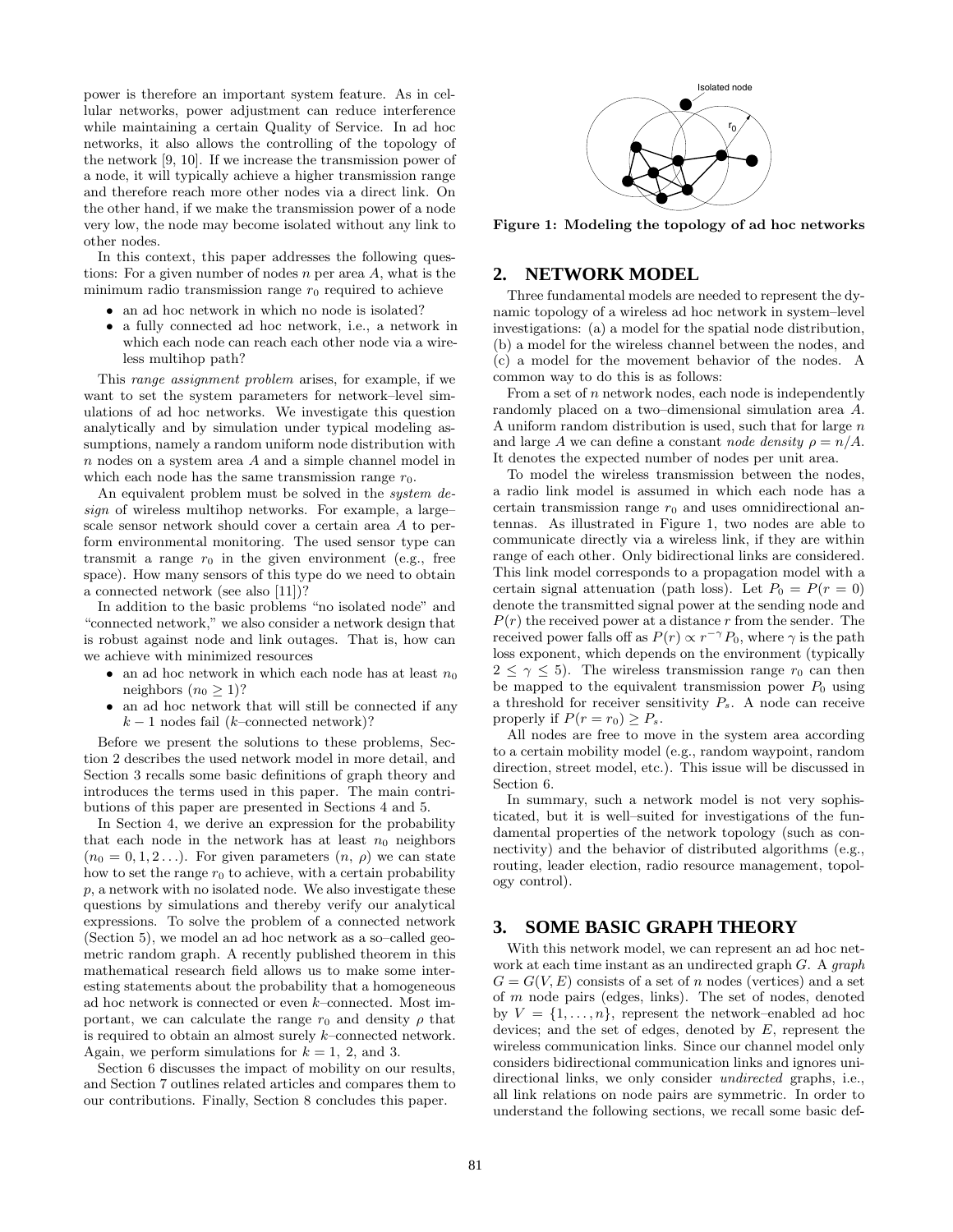

**Figure 2: Illustration of graph connectivity**

initions of graph theory and define the nomenclature used in this paper.

### **3.1 Node Degree**

The *degree* of a node u, denoted as  $d(u)$ , is the number of neighbors of node u, i.e., its number of links. A node of degree  $d = 0$  is *isolated*, i.e., it has no neighbors (see Fig. 1). The *minimum node degree* of a graph  $G$  is denoted as

$$
d_{min}(G) = \min_{\forall u \in G} \{d(u)\} . \tag{1}
$$

The average (or mean) node degree of G is

$$
d_{mean}(G) = \frac{1}{n} \sum_{u=1}^{n} d(u).
$$
 (2)

In an undirected graph we have  $d_{mean}(G) = 2m/n$  [12].

# **3.2 Graph Connectivity**

As illustrated in Fig. 2, a graph is said to be connected, if for every pair of nodes there exists a path between them, and otherwise it is disconnected [13]. In terms of communication networks, all nodes of a connected network can communicate with each other over one or multiple hops (links), whereas in a disconnected network we have several islands of subnetworks, whose nodes form a connected subgraph but cannot reach other subnetworks.

Moreover, a graph is said to be  $k$ -connected  $(k =$  $1, 2, 3, \ldots$ ) if for each node pair there exist at least k mutually independent paths connecting them (see Fig. 2c,  $k = 2$ ). Equivalently, a graph is  $k$ –connected if and only if no set of  $(k-1)$  nodes exists whose removal would disconnect the graph [13]. In other words, if  $(k-1)$  nodes fail, the graph is guaranteed to be still connected. The maximum value of  $k$  for which a connected graph is  $k$ –connected is the *connec*tivity  $\kappa$  of G [13]. It is the smallest number of nodes whose failure would disconnect G.

Similarly, a graph is called  $k$ -edge-connected if and only if there are at least  $k$  edge-disjoint paths between every pair of nodes. If a graph is  $k$ –connected, then it is also  $k$ – edge–connected, but the reverse implication is not necessarily true. The edge connectivity  $\lambda(G)$  is defined analogously to the (node) connectivity  $\kappa(G)$ .

For every graph with at least two nodes, we have  $\kappa(G)$  <  $\lambda(G) \leq d_{min}(G)$  [13].

# **4. ISOLATED NODES AND MINIMUM DEGREE**

# **4.1 Isolated Nodes**

The existence of isolated nodes is certainly an undesirable characteristic of a wireless multihop network. In a non–mobile wireless multihop network, e.g., a static sensor network, an isolated node cannot exchange any information

with other nodes and is therefore useless for the entire community of nodes. In a mobile scenario, an isolated node that wants to send or receive information must wait until it moves into the range of another node or until another node passes by. This might cause an unacceptable message delivery delay.

Let us therefore consider the following range assignment problem: A set of  $n$  nodes, each node with a transmission range  $r_0$ , are randomly uniformly placed in a large area  $A \gg$  $r_0^2 \pi$  (node density  $\rho = n/A$ ). What is the minimum range  $r_0$ such that, with high probability  $p$ , no node in the network is isolated (i.e., each node has at least one neighbor).

To solve this problem, we employ nearest neighbor methods known from analysis of spatial data (see, e.g., [14]). Such methods are used in many sciences to analyze certain point patterns, for example, in ecology, forestry, and cosmology. The distance of a point to its closest neighboring point is denoted as its *nearest neighbor distance*  $\xi$ . For a homogeneous Poisson point process in two dimensions (constant intensity  $\rho$ ), the probability density function of the nearest neighbor distance is (see [14], Chapter 8)

$$
f(\xi) = 2\pi\rho \xi \cdot e^{-\rho \pi \xi^2} \quad \text{for } \xi > 0 \tag{3}
$$

with mean value (see Appendix A)

$$
E(\xi) = \int_0^\infty \xi p(\xi) d\xi = \frac{1}{2\sqrt{\rho}}.
$$
 (4)

In our application, a "random point" represents a "random node" of the ad hoc network. Thus, the probability that the distance between a randomly chosen node to its nearest neighboring node is less than or equal  $r$  is

$$
P(\xi \le r) = \int_{\xi=0}^{r} f(\xi) d\xi = 1 - e^{-\rho \pi r^2}.
$$
 (5)

If we set the range of all nodes to  $r = r_0$ , Equation (5) denotes the probability that a node  $u$  has at least one neighbor, i.e.,

$$
P(d(u) > 0) = P(\xi \le r_0).
$$
 (6)

The probability that a node has no neighbor (i.e., it is isolated) is therefore

$$
P(d(u) = 0) = P(\xi > r_0) = 1 - P(\xi \le r_0)
$$
  
=  $e^{-\rho \pi r_0^2}$ . (7)

Our aim is to achieve a network graph  $G$  in which none of the *n* nodes is isolated, i.e.,  $d(u) > 0, \forall u \in G \Leftrightarrow d_{min}(G) >$ 0. Assuming statistical independence, the probability for this event is

$$
P(d_{min} > 0) = {n \choose n} P(d > 0)^n P(d = 0)^0
$$
  
=  $(1 - e^{-\rho \pi r_0^2})^n$ . (8)

Figure 3 shows two example plots of this function over  $r_0$ and n for  $A = 10^6$  m<sup>2</sup> and  $A = 4 \cdot 10^6$  m<sup>2</sup>. We conclude this section with the following theorem.

Theorem 1 (A probabilistic bound to avoid isolated nodes in homogeneous ad hoc networks): Given is an ad hoc network with  $n \gg 1$  nodes and a homogeneous node density  $\rho$ in nodes per unit area. If we want to be sure, with a probability of at least  $p$ , that no node in this ad hoc network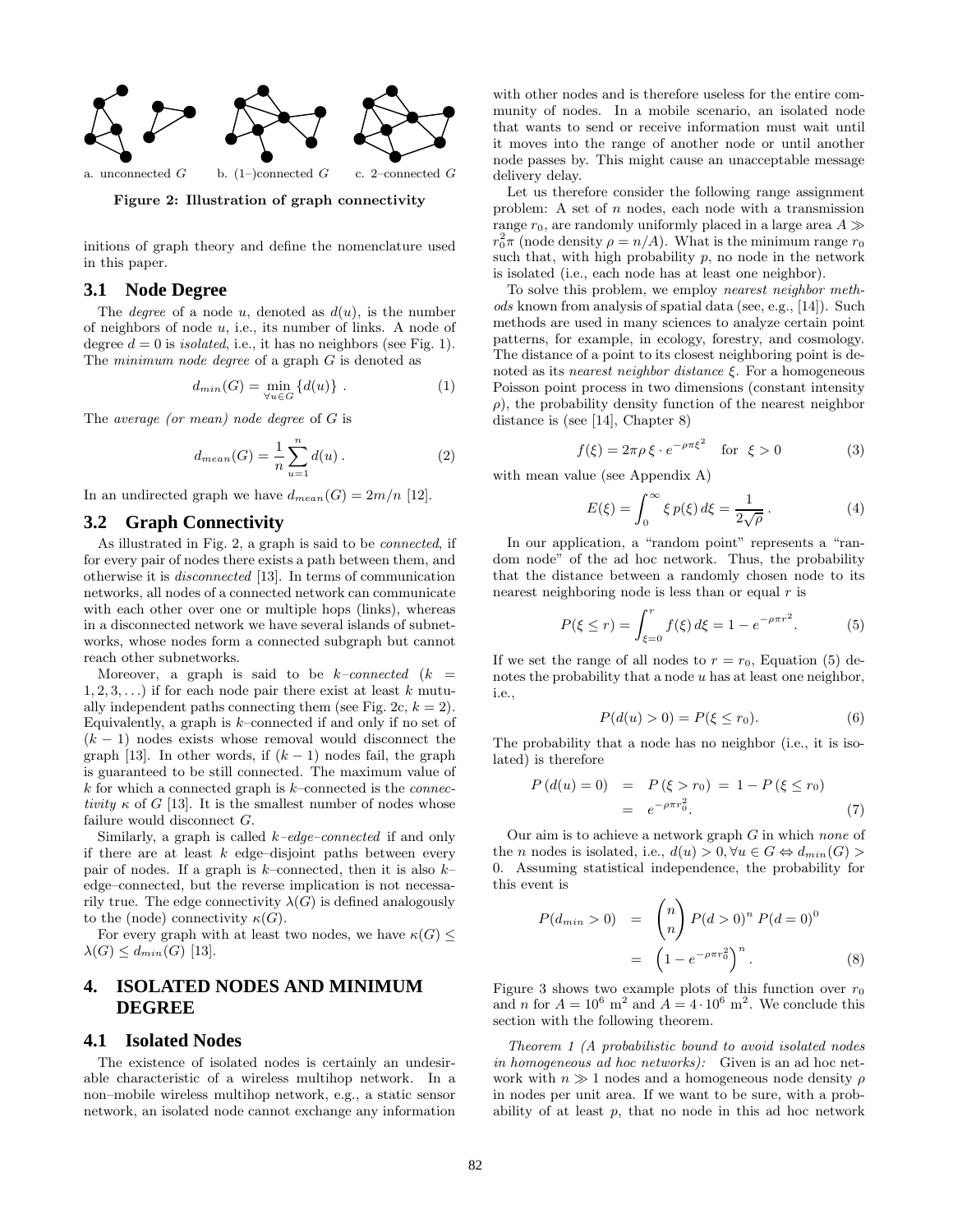

a. System area  $A = 10^6$  m<sup>2</sup> (e.g.,  $1000 \times 1000$  m<sup>2</sup>)



b. System area $A=4\cdot 10^6$   $\text{m}^2$  (e.g.,  $2000\times 2000$   $\text{m}^2)$ 

**Figure 3: Probability that no node is isolated**  $P(d_{min} > 0)$ 

is isolated, i.e.,  $d_{min} \geq 1$ , we can set the radio range of all nodes to

$$
r_0 \ge \sqrt{\frac{-\ln\left(1 - p^{1/n}\right)}{\rho \pi}}.\tag{9}
$$

The following example illustrates the usefulness of this equation.

Example 1 (Simulation of an ad hoc network): Image that we perform a simulation–based study of an ad hoc network; for example, we investigate the behavior of a distributed leader election algorithm. A uniform random generator is used to position  $n = 500$  nodes in a simulation area of size  $A = 1000 \times 1000$  m<sup>2</sup>, which yields a node density of  $\rho =$  $5 \cdot 10^{-4}$  m<sup>-2</sup>. We would like to achieve that almost surely no node in the network is isolated. To do so, we require a probability of at least  $p = 99\%$ . According to (9), we can set the transmission range of all nodes to  $r_0 = 83$  m or higher to achieve this goal.

If our nodes are only capable of transmitting  $r_0 = 70$  m, we will need at least  $n = 728$  nodes to achieve the same confidentiality (also see Fig. 3a). In a scenario with  $n = 100$ nodes in the same area, each node must cover a range of  $r_0 \geq 172$  m. Certainly, a higher range and/or more nodes will be required if we use a larger area (Fig. 3b).

# **4.2 Minimum Node Degree**

Until now we required that each node has at least one neighbor. A generalization of this problem is to require that each node has at least a certain number, say  $n_0$ , neighbors. In other words, the resulting network graph should have a certain minimum degree  $d_{min}(G) \geq n_0 \Leftrightarrow \min_{\forall u \in G} d(u) \geq$  $n_0$ . A high node degree makes an ad hoc node more resistant against failures of neighbors and links. Furthermore, in some classes of ad hoc networks, there is an optimal number of neighbors that each node should have, e.g., to achieve an optimal throughput [15].

In the following, we derive a probabilistic expression that allows us to calculate the critical radio range that is required to achieve a certain  $d_{min}(G)$  for given n. Equivalently, we can calculate the critical number of nodes  $n$  for given  $r_0$ .

We first solve this problem on a one–dimensional line, and then generalize the result for the two–dimensional case. Let the random variable d denote the number of neighbors of a node.

### *4.2.1 One–dimensional case*

We consider the following homogeneous Poisson point problem in one dimension (compare with [16], Section 3.4): A number of  $n$  nodes are randomly uniformly positioned in an interval  $[0, x_{max}]$ . What is the probability that  $n_0$ of these *n* nodes are located in the interval  $[x_1, x_2]$ , where  $0 \leq x_1 \leq x_2 \leq x_{max}$ ? The random variable  $d^*$  denotes the number of nodes within the given interval.

The probability that a node is placed within the interval  $[x_1, x_2]$  is  $p = \frac{x_2-x_1}{x_{max}}$ . The probability that  $n_0$  of n nodes are placed in the interval  $[x_1, x_2]$  is

$$
P(d^* = n_0) = {n \choose n_0} p^{n_0} (1-p)^{n-n_0}.
$$
 (10)

For  $n \gg 1$  and  $(x_2 - x_1) \ll x_{max}$ , we can approximate this solution with a Poisson distribution, i.e.,

$$
P(d^* = n_0) = \frac{(np)^{n_0}}{n_0!} \cdot e^{-np}
$$
 (11)

for  $n_0$  in the order of  $\frac{x_2-x_1}{x_{max}}n$ .

 Let us now suppose large n and large  $x_{max}$  but keep the ratio  $n/x_{max}$  constant. The density  $\rho = n/x_{max}$  is then the expected number of nodes per unit length. For given density  $\rho$  we can calculate the probability that  $n_0$  nodes are in an interval of length  $x_0 = x_2 - x_1$  as

$$
P(d^* = n_0) = \frac{(\rho x_0)^{n_0}}{n_0!} \cdot e^{-\rho x_0}.
$$
 (12)

The interval  $[x_1, x_2]$  could be a symmetric interval around a randomly chosen position  $x_p = \frac{x_0}{2}$  on the line, i.e.,  $[x_1, x_2] = \left[x_p - \frac{x_0}{2}, x_p + \frac{x_0}{2}\right]$ . In general,  $x_p$  does not ne-<br>cossarily represent the position of a node on the line. Howcessarily represent the position of a node on the line. However, for large n, if we choose one node, the other  $(n - 1)$ nodes are still uniformly distributed on the line. Thus, Equation (12) also denotes the probability that a node has  $n_0$  neighbors if the radio range is set to  $r_0 = x_0/2$ :

$$
P(d = n_0) = \frac{(\rho \ 2r_0)^{n_0}}{n_0!} \cdot e^{-\rho \ 2r_0}.
$$
 (13)

The probability that a node is isolated, i.e., it has no neighbors is  $P(d = 0) = e^{-\rho 2r_0}$ .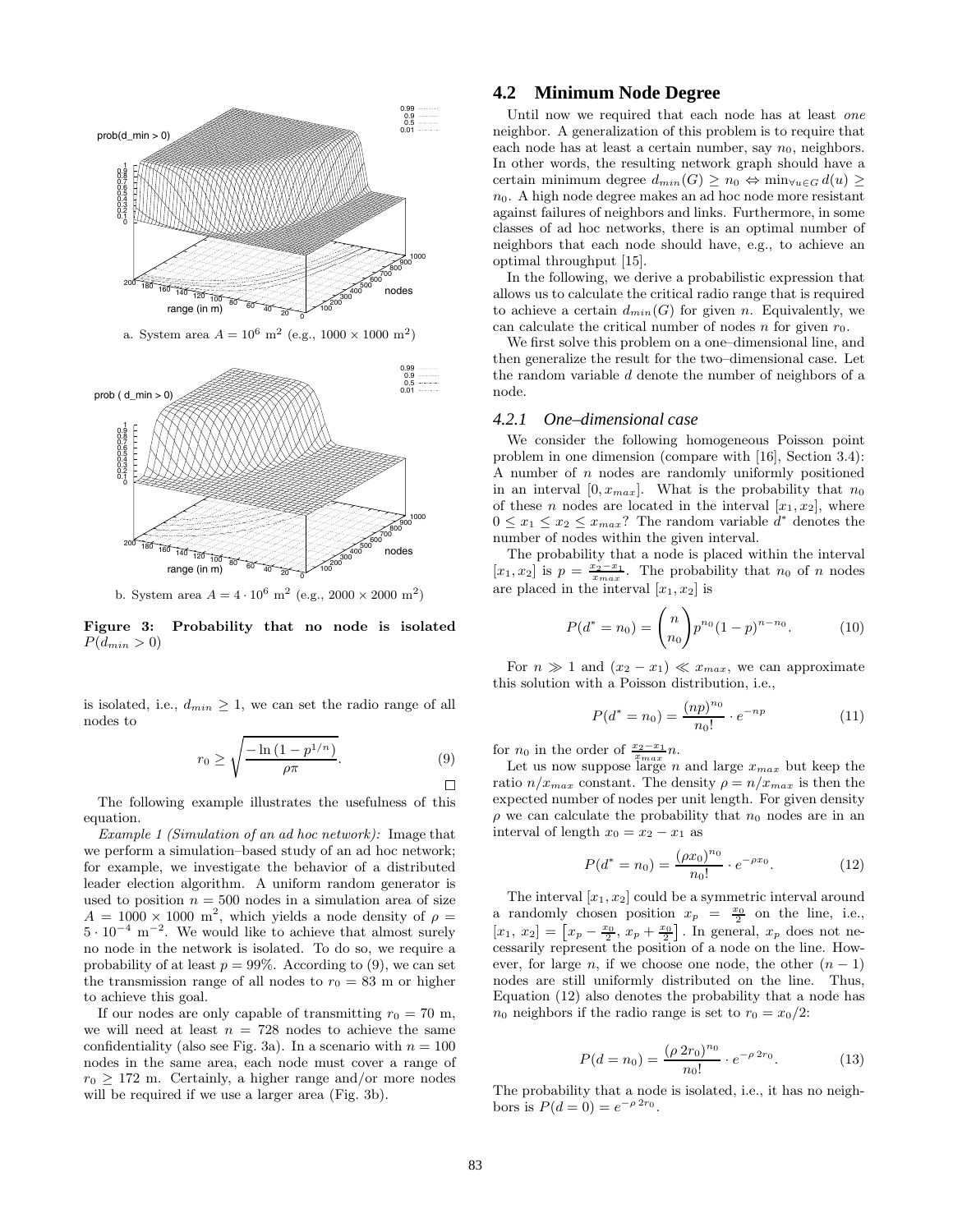#### *4.2.2 Two–dimensional Case*

The same problem in two dimensions is: what is the probability that  $n_0$  of all n nodes are within a certain area  $A_0$ in the system plane A? The entire system area A is for example a large rectangular area or a disc.

To solve this problem, we can replace the system interval  $[0, x_{max}]$  by the system area A and the subinterval  $x_0$  by a subarea  $A_0$ . The expected number of nodes per unit area is then  $\rho = \frac{\ddot{n}}{A}$ .

Analogous to  $(12)$ , the probability of finding  $n_0$  nodes in an area  $A_0$  is thus

$$
P(d^* = n_0) = \frac{\left(\frac{A_0}{A}n\right)^{n_0}}{n_0!} \cdot e^{-\frac{A_0}{A}n} = \frac{(\rho A_0)^{n_0}}{n_0!} \cdot e^{-\rho A_0} \quad (14)
$$

for large  $n$  and large  $A$ . A radio range  $r_0$  covers an area  $A_0 = \pi r_0^2$ . Thus, the probability that a randomly chosen node has  $n_0$  neighbors is

$$
P(d = n_0) = \frac{\left(\rho \pi r_0^2\right)^{n_0}}{n_0!} \cdot e^{-\rho \pi r_0^2} \tag{15}
$$

It is isolated with a probability of  $P(d=0) = e^{-\rho \pi r_0^2}$  (see (7)). The expected number of neighbors of a node is

$$
E(d) = \rho \pi r_0^2,\tag{16}
$$

which is the average node degree  $d_{mean}$  of the resulting graph. (It can also be calculated by  $E(d) =$  $\int_{r=0}^{r_0} \int_{\phi=r_0}^{2\pi} \rho(r, \phi) r dr d\phi$ .) Again, we consider all nodes of the network and conclude with the following theorem.

Theorem 2 (A probabilistic bound for the minimum node degree of a homogeneous ad hoc network): Given is an ad hoc network with  $n \gg 1$  nodes, each with range  $r_0$ , and a homogeneous node density  $\rho$  in nodes per unit area. The probability that each node has at least  $n_0$  neighbors, i.e., the network has a minimum node degree  $d_{min} \ge n_0$ , is given by

$$
P(d_{min} \ge n_0) = \left(1 - \sum_{N=0}^{n_0 - 1} \frac{\left(\rho \pi r_0^2\right)^N}{N!} \cdot e^{-\rho \pi r_0^2}\right)^n \tag{17}
$$

Figure 4 shows  $P(d_{min} \geq 2)$  and  $P(d_{min} \geq 3)$  over  $r_0$  and n for an area of size  $10^6$  m<sup>2</sup>. The plot of  $P(d_{min} \ge 1)$  has been shown in Figure 3a. П

Example 1 (continued): We continue the previous example with  $n = 500$  nodes on  $A = 10^6$  m<sup>2</sup>. In order to achieve an ad hoc network in which each node has almost surely  $(p = 99\%)$  at least two neighbors, a transmission range of  $r_0 > 93$  m is required (Fig. 4a); a range  $r_0 > 100$  m is needed to achieve three neighbors (Fig. 4b). In the latter case, the average number of neighbors of a node is  $d_{mean} = 15.7$ . If the maximum transmission power allows the nodes to transmit only  $r_0 = 70$  m, a set of  $n = 920$  nodes must be used to achieve  $P(d_{min} \geq 2) > 99\%.$ 

### **4.3 Simulations and Discussion**

Let us now verify these analytical results by computer simulation. In our simulation environment, a uniform random generator [17] chooses the x and y coordinates of  $n = 500$ nodes on a  $1000 \times 1000$  m<sup>2</sup> system area. For a given radio range  $r_0$ , the links between the nodes are created, and the minimum node degree  $d_{min}$  of the resulting network topology is determined. This experiment is repeated 10 000



a.  $P(d_{min} \geq 2)$ : Prob. that each node has at least 2 neighbors



b.  $P(d_{min} \geq 3)$ : Prob. that each node has at least 3 neighbors

**Figure 4: Probability that each node has at least**  $n_0$ neighbors,  $P(d_{min} \ge n_0)$ , in a system area  $A = 10^6$  m<sup>2</sup> (e.g.,  $1000 \times 1000$  m<sup>2</sup>): Analytical curve over range  $r_0$ and nodes  $n_0$ 

times, and finally averaged over all 10 000 random topologies, which yields an acceptable confidentiality of the obtained results. The resulting curves are shown in Figure 5a.

 $\Box$  4 — however, there is a significant quantitative difference. We observe that this simulation yields the same qualitative behavior as the analytical plots shown in Figs. 3 and In the simulation, a much higher transmission range is required to achieve the same  $P(d_{min})$ . For example, about  $r_0 = 105$  m instead of 83 m is needed to create a network with no isolated node.

> Are our formulas wrong? No, they are not. The difference results from the fact that the simulation was done on a bounded area, whereas our analytical derivation assumed an infinite large area. In the simulation environment, nodes located at the edges and borders of the area can only have links toward the middle of the area. Thus, their node degree is on average lower than that of nodes in the middle. This border effect makes it impossible to compare the results of the simulation with the analytical formulas. In fact, the analytical value for  $r_0(p)$  (Theorem 1) is a lower bound for the range that is required in a simulation environment, and  $P(d_{min} \ge n_0)$  of Theorem 2 is an upper bound for the probability that each node in the simulation has at least  $n_0$  neighbors.

But there are methods to avoid such a border effect [14]. A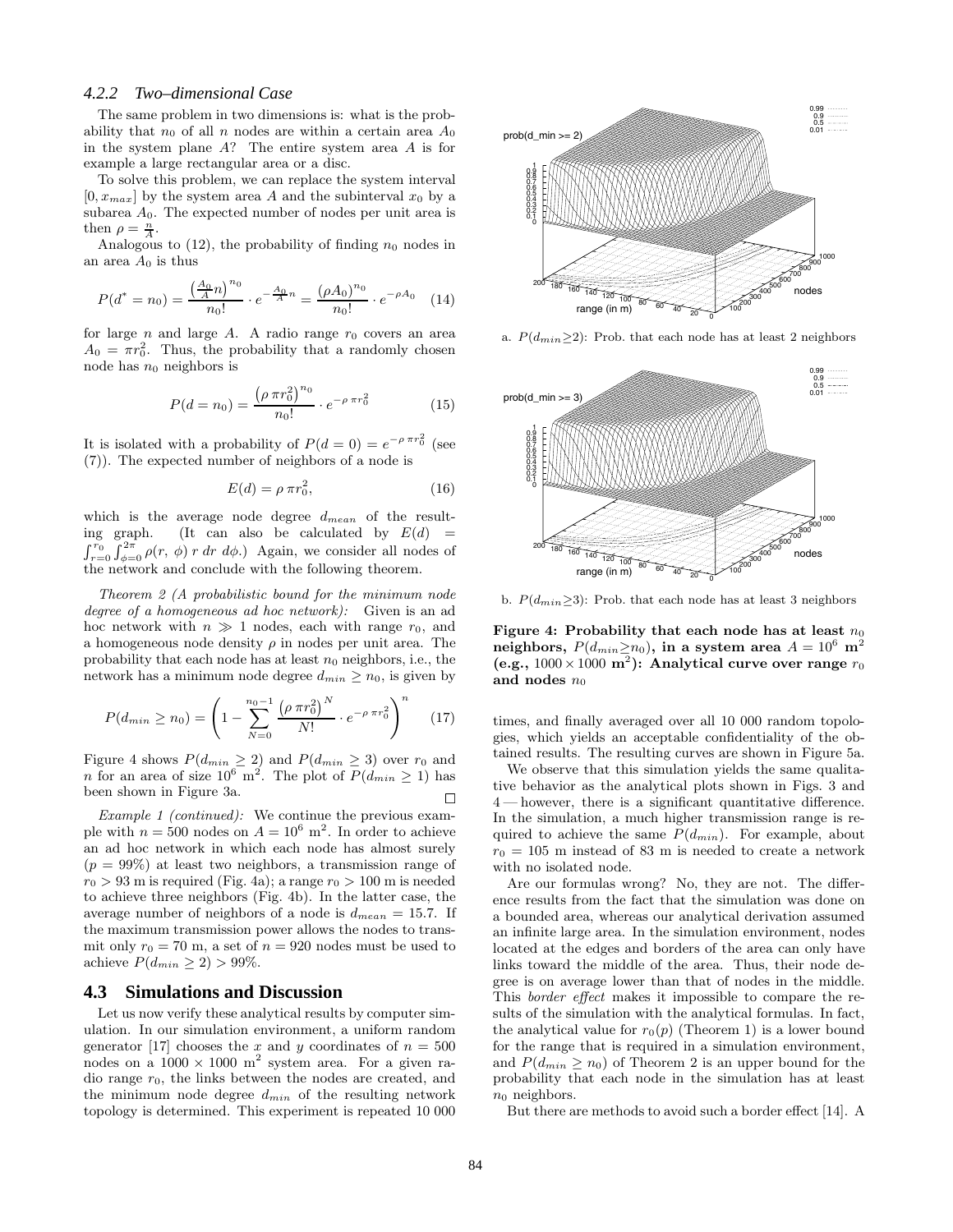

**Figure 5: Probability that each node has at least**  $n_0$  neighbors,  $P(d_{min}\geq n_0)$ ; and prob. that the network is k–connected,  $P(k$ –connected), both over  $r_0$ . Simulation for 500 nodes on  $1000 \times 1000$  m<sup>2</sup> ( $\rho = 5 \cdot 10^{-4}$  m<sup>-2</sup>). The **usual Euclidian distance causes a border effect whereas a toroidal distance metric avoids this effect.**

first avoidance method is to divide the entire simulation area into two disjunct zones (as in [18]): a *border zone*  $A_b$  with a width of at least  $r_0$  and an *inner zone*  $A_{eff}$ . Only nodes that are located in the inner zone are considered for the statistics of the simulations. In other words, links connecting an inner node with a border node are only counted for the inner node. A disadvantage of this method is that the number of nodes that contribute to the statistics of the simulation decreases with increasing  $r_0$ . For example, a square simulation area<br>of size  $A = x_{max}^2$  yields  $A_{eff} = (x_{max}-2r_0)^2$ ,  $r_0 < x_{max}/2$ .<br>This results in a lower percentage of relevant nodes remaining for evaluation,  $n_{eff} = n \frac{A_{eff}}{A} = n \left(1 - \frac{2r_0}{x_{max}}\right)^2$ , and therefore increases the required simulation time for confident results.

A second approach to avoid this border effect is to model the network topology in a way that nodes at the border are considered as being close to nodes at the opposite border and they are allowed to have links. Nodes at the right border can have links to nodes at the left border, and, analogously, nodes at the top can have links to nodes at the bottom. In other words, we use a *toroidal distance metric* — the flat simulation area becomes a torus [14]. Now, each node has the same expected node degree. This method is used in the following to compare the analytical curves with simulations.

Appendix B shows how the toroidal distance between two nodes in the simulation area is calculated. Its value is always smaller than or equal to the usual Euclidian distance.

Using toroidal distances between nodes, we repeated our simulation. Figure 5b shows the results in comparison to the analytical plots. Both curves match almost exactly, which confirms Theorem 1 and 2.

### **5. CONNECTIVITY**

We now go one step further and ask the question: What is the minimum transmission range  $r_0$  such that, for given  $\rho$ , the network is connected? The connectivity of a wireless multihop network is one of its essential characteristics. It is often desired to achieve a connected network — both in a real network implementation and in a simulation. For example, several performance evaluations of routing protocols for ad hoc networks assume a connected topology (see, e.g., [19]).

The event  $d_{min} > 0$  is a necessary (but not sufficient) condition for a graph to be connected. Thus, the value for a transmission range  $r_0$  calculated with Equation (9) represents a lower bound for the radio transmission range that is needed to achieve a connected network. The same statement can be made for networks with a certain minimum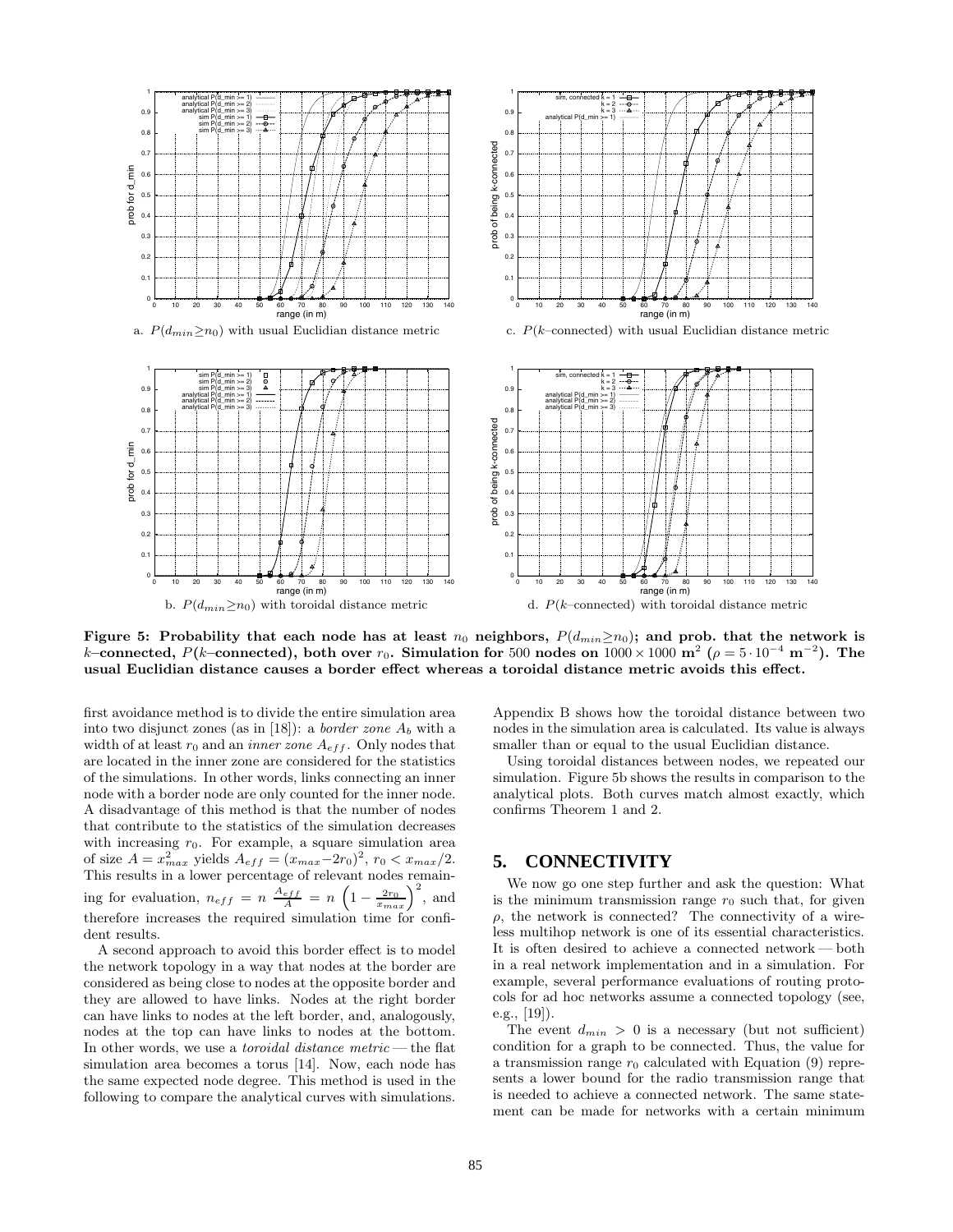node degree, i.e.,

$$
P(G \text{ is } k\text{-connected}) \le P(d_{min} \ge k) \tag{18}
$$

In other words, the implication (G is k–connected)  $\Rightarrow$  $(d_{min} \geq k)$  holds, but the reverse in not necessarily true. However, we can derive a useful relation for the disconnectivity of a network. Since a network with at least one isolated node is always disconnected, i.e.,  $(d_{min} = 0) \Rightarrow (G$ is disconnected), we can write

$$
P(G \text{ is disconnected}) \ge 1 - P(d_{min} > 0). \tag{19}
$$

*Example 1 (continued)*: If we set  $r_0 < 55$  m in our example scenario, the network will almost surely have an isolated node (see Fig. 5b). It will therefore almost surely be disconnected. Concerning connectivity, all we can say is that we need at least  $r_0 = 83$  m to achieve a connected network, since this range results almost surely in a network with no isolated node. However, we do not know how high we must set  $r_0$  to achieve almost surely a connected network.

In practice, the upper bound for  $P(G \text{ is } k\text{-connected})$  does not help much if we do not know how tight it is. (Actually, a lower bound would be better.) In the following we show that this upper bound is a very tight bound, in particular for high probability values (which is certainly most interesting). As a result, we can conclude that Equation (17) can be used to calculate the range (or nodes density) that is needed to achieve an almost surely k–connected network.

#### **5.1 Analytical Derivation**

The key issue to obtain this result is to represent the topology of an ad hoc network as an undirected geometric random graph, denoted as  $G(n, r)$ . Let us first explain what a random graph, a geometric graph, and a geometric random graph is.

Definition 1: A random graph  $G(n, p)$  is a graph with n nodes in which each possible link is independently included with probability p.

The theory of random graphs is one the youngest research branches in graph theory. It uses probabilistic methods to solve problems in graph theory. Questions such as "what properties do 'most' graphs in various families have?" can be answered. An introduction to random graphs can be found in [13]; the books [20][21] cover their theory in detail.

The idea of modeling an ad hoc network as a random graph was already discussed in [22]. However, as said in that paper, the main obstacle in applying random graph theory for ad hoc networks is that random graphs do not allow taking into account correlations between different links. For example, if two ad hoc nodes  $u$  and  $v$  are physically very close to each other, and another ad hoc node  $w$  is farther away, the existence of the links  $(u, w)$  and  $(v, w)$  is expected to be correlated in reality. Conventional random graph theory cannot model this correlation. Thus, results on the connectivity of random graphs, as presented in [20] (Chapter VII), cannot be used for our problem. However, there also exists the theory of geometric random graphs. The link between this special kind of random graphs and ad hoc networks has not been considered in [22].

Definition 2: Let the set of nodes  $V = \{1, \ldots, n\}$  be a set of points in a metric space and let  $\|\cdot\|$  denote an arbitrary distance norm in this space. A *geometric graph*  $G(V,r)$  with radius r is a graph with node set V and the edge set  $E =$  $\{ uv \mid (uv \in V) \land (0 < ||u - v|| \leq r \}).$  In words, an edge is connecting each pair of nodes that are separated by a distance of at most r. Typically, in two dimensions, V contains points in the unit square  $[0, 1]^2$  or unit disc, and  $0 < r < 1$  (see, e.g., [23]). The distance norm can be e.g.  $l_2$ (the Euclidian distance),  $l_1$  (Manhattan distance), or  $l_{\infty}$ (chessboard distance).

We are now able to give two definitions of what we mean by a geometric random graph (similar to [23, 24]).

Definition 3: A random geometric graph  $G(n,r)$  is a geometric graph in which the  $n$  nodes are independently and uniformly randomly distributed in a metric space. In other words, it is a random graph in which the link existence probability  $p$  between two nodes  $u$  and  $v$  is determined by their geometric distance in a way that  $p = 1$  for  $||u - v|| \leq r$ and  $p = 0$  otherwise.

If we use the standard Euclidian distance  $l_2$  in two– dimensions, it is obvious that the topology of a homogeneous ad hoc network can be represented as a random geometric graph  $G(n, r)$  with  $r = r_0$ .

 $Proposition \ 1: \quad {\bf A}$  homogeneous ad hoc network with  $n$ nodes, each with transmission range  $r_0$ , can be modeled as a geometric random graph  $G(n, r_0)$ .

Now, we apply a result on the property of geometric random graphs that was recently published in [24]. In this article, Penrose proved that if  $n$  is high enough, then with high probability, if one starts with an empty graph (i.e., only isolated nodes) and adds the corresponding links as  $r_0$  increases, the resulting graph becomes k–connected at the moment it achieves a minimum degree  $d_{min}$  of k. So, for  $k = 1$ , the network becomes connected at the moment where  $r_0$  is large enough to achieve  $d_{min}(G) > 0$  with high probability. In other words,

$$
P(G \text{ is } k\text{-connected}) = P(d_{min} \ge k) \tag{20}
$$

for  $P(d_{min} \ge k)$  almost one. In fact, Penrose's theorem was proven to be true for any  $l_p$  metric in any dimension higher than one, but it is not valid in one dimension [24].

This property of geometric random graphs is analogous to a property of conventional (non–geometric) random graphs: If links are added to an empty graph in an order chosen uniformly from the  $\binom{n}{2}$ ! possible node pairs, then with high probability for large *n* the resulting graph becomes *k*high probability, for large n the resulting graph becomes  $k$ connected at the instant when it achieves a minimum degree of  $k$  (see [13]).

### **5.2 Simulations and Discussion**

Let us now investigate the connectivity behavior of homogeneous ad hoc networks by simulation and therefore prove our analytical result. We repeat the experiment of Section 4 and now measure for each of the 10 0000 random topologies the connectivity of the network  $(k = 1, 2, 3)$ . The complexity of our tests for connectedness and 2–connectedness is  $O(n+m)$ , the complexity of the test for 3–connectedness is  $O(n(n+m))$ . Most of the following results required extensive simulation time.

Figures 5c and d show the simulation results for  $n = 500$ nodes on a simulation area  $A = 1000 \times 1000$  m<sup>2</sup> using a usual distance metric and a toroidal distance metric, respectively. Applying the usual distance metric to link the nodes again causes a border effect, since nodes at the border are isolated with a higher probability and therefore the network gets disconnected. The simulation with the toroidal distance shows the desired result. For almost surely con-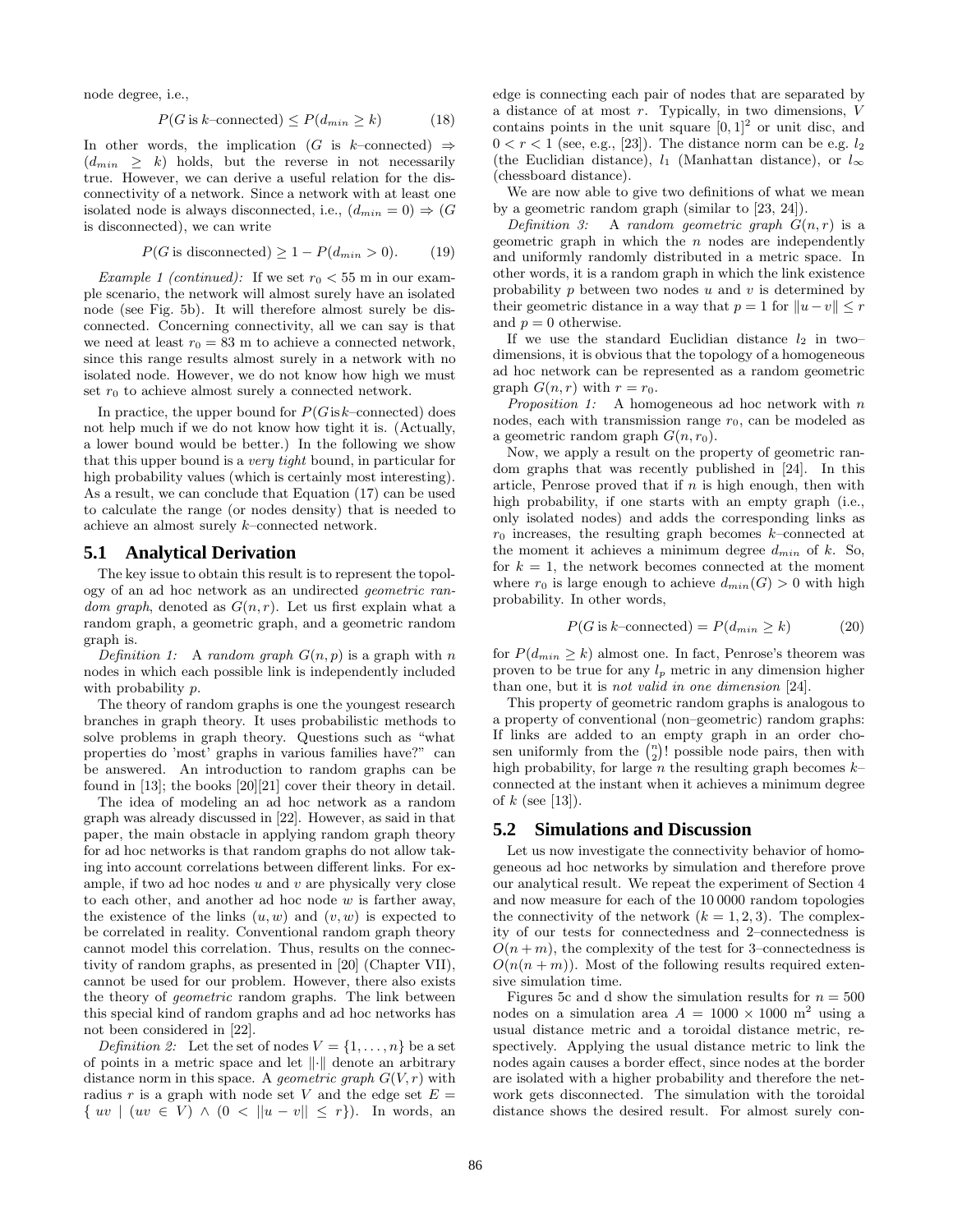

**Figure 6: Simulation results for**  $n = 1000$  **nodes uniformly distributed on**  $A = 1000 \times 1000$  **m<sup>2</sup>**  $(\rho = 10^{-3} \text{ m}^{-2})$ 

nected networks, i.e.,  $P(G \text{ is } k\text{-connected}) \rightarrow 1$ , the property  $P(G \text{ is } k\text{-connected}) = P(d_{min} \ge k)$  holds (compare Fig. 5b and d).

Example 1 (continued): To achieve an almost surely connected network, the same range is required as to achieve a network with no isolated node  $(r_0 > 83$  m for toroidal distances). The range must be increased to  $r_0 \approx 100$  m to obtain a 3–connected network.

Also for lower connectivity probabilities, say between 0.8 and 1, the curve for  $P(d_{min} \neq 0)$  serves as a good approximation for  $P(G \text{ is connected})$ . This is especially true for  $k \geq 2$ . For example,  $P(G \text{ is 3-connected}) \approx P(d_{min} \geq 3)$ holds for all probability values not just for  $P(d_{min} \ge k) \to 1$ .

Interestingly, the comparison of Fig. 5a and c shows us that Equation (20) also seems to be valid in a bounded simulation area with border effects. In practice this means that it is sufficient to find out the critical range (or density) that almost surely creates a network with  $d_{min} \geq k$ . This critical value is then also the critical value for  $k$ –connectivity. However, in this case, the curves show a significant difference for probabilities below 0.95%.

Another interesting observation is that the probability of being  $k$ -connected changes rather fast from 0 to 1 as  $r_0$  increases. Whereas a network with  $n = 500$  nodes on  $10^6$   $m^2$  is some will that the connected frame. Comparison  $10^6$  m<sup>2</sup> is very unlikely to be connected for  $r_0 = 60$  m, a little higher range  $(r_0 = 75 \text{ m})$  yields an almost surely connected network. This observation is in accordance with the so–called "phase transition" phenomenon in random graph theory (see [13], Chapter VII, and [25]). It says that most standard properties of random graphs arise rather suddenly. The same observation can be made if we increase  $\rho$  for a given  $r_0$  (see Figs. 3 and 4).

Additional simulation results for  $n = 1000$  on 1000  $\times$ 1000 m<sup>2</sup> (Fig. 6),  $n = 2000$  on  $2000 \times 2000$  m<sup>2</sup> (Fig. 7), and  $n = 100$  on  $800 \times 800$  m<sup>2</sup> (Fig. 8), and  $r_0 = 20$  m on  $500 \times 500$  m<sup>2</sup> (see Fig. 9) underline all these observations, and we can state the following theorem.

Theorem 3 (The probability for  $k$ -connectivity of a homogeneous ad hoc network): The probability that an ad hoc network with  $n \gg 1$  nodes, each node with a transmission range  $r_0$ , and a homogeneous node density  $\rho$  is k–connected is

$$
P(G \text{ is } k\text{-connected}) \quad \cong \quad P(d_{min} \ge k) \tag{21}
$$

for  $P(d_{min} \ge k)$  almost one. If border effects are eliminated, we can calculate this probability as

$$
P(G \text{ is } k\text{-connected}) \quad \cong \quad P(d_{min} \ge k) \quad =
$$
\n
$$
= \left(1 - \sum_{N=0}^{k-1} \frac{\left(\rho \pi r_0^2\right)^N}{N!} \cdot e^{-\rho \pi r_0^2}\right)^n \tag{22}
$$

for high probabilities  $P(d_{min} \ge k)$ . From this equation, the threshold value for the transmission range  $r_0$  (or the node density  $\rho = n/A$ ) required to achieve an almost surely k–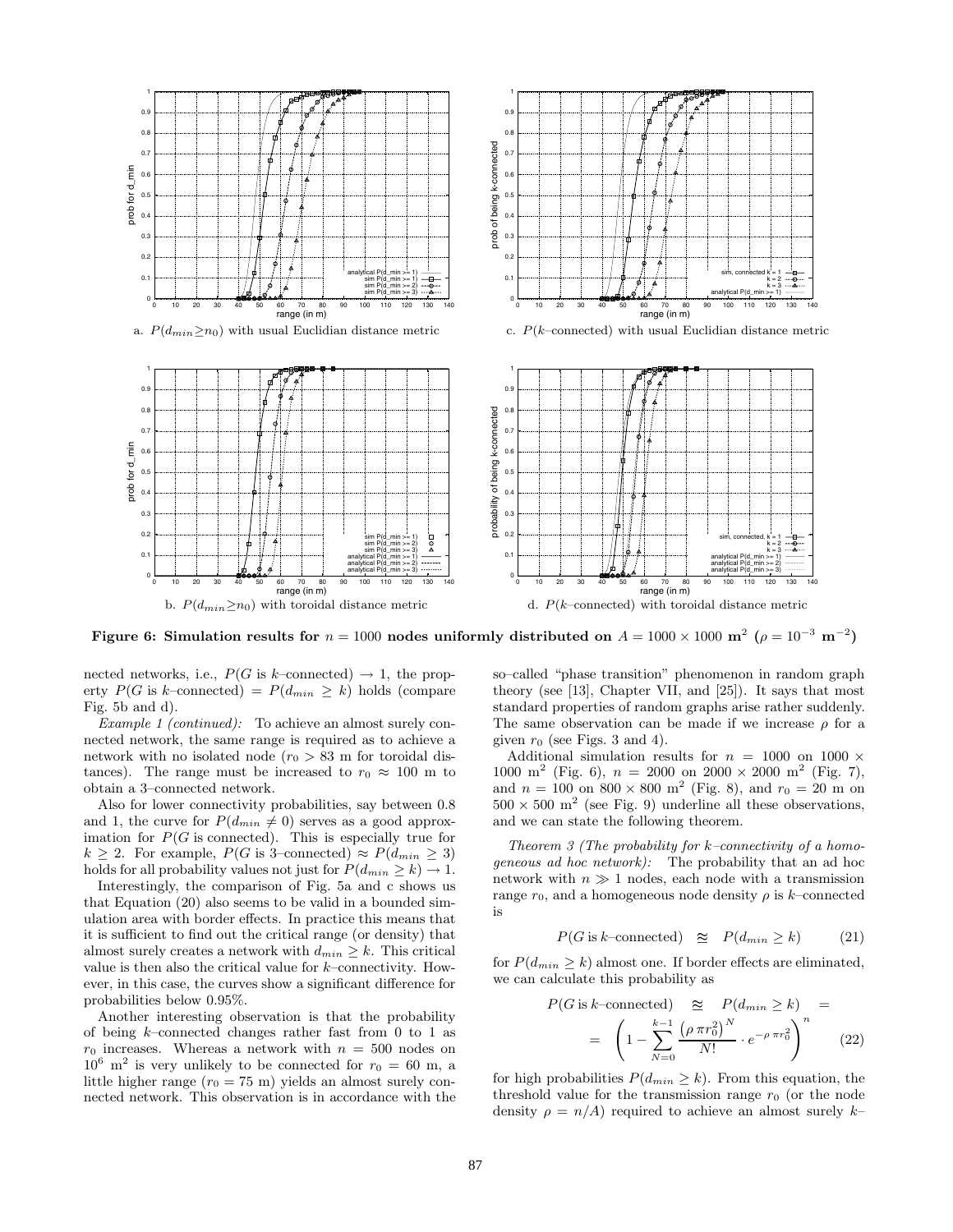

**Figure 7: Simulation results for**  $n = 2000$  **nodes uniformly distributed on**  $A = 2000 \times 2000$  **m<sup>2</sup>**  $(\rho = 5 \cdot 10^{-4} \text{ m}^{-2})$ 



**Figure 8: Simulation results for**  $n = 100$  **nodes uniformly distributed on**  $A = 800 \times 800$  **m**<sup>2</sup>  $(\rho = 1.5625 \cdot 10^{-4}$  **m**<sup>−2</sup>)

connected network can be determined. For example, the 99%–contour lines in Figures 3 and 4 can be used to find out critical  $(n, r_0)$ -pairs.

In a bounded area with border effects, Equation (22) serves as an upper bound for  $P(G \text{ is } k\text{-connected})$ . In other words, the threshold range (or density) that is required to achieve a certain connectivity is always higher as in the case without border effects.

 $\Box$  size  $A = 500 \times 500$  m<sup>2</sup>. Since all sensors exchange informa-Example 2 (Design of a large–scale wireless sensor network): A wireless sensor network should cover an area of tion, e.g., for environmental monitoring, the network should be connected. The sensors are equipped with transceivers that transmit a range of  $r_0 = 20$  m in free space and do not perform power control. How many sensors do we need to dis-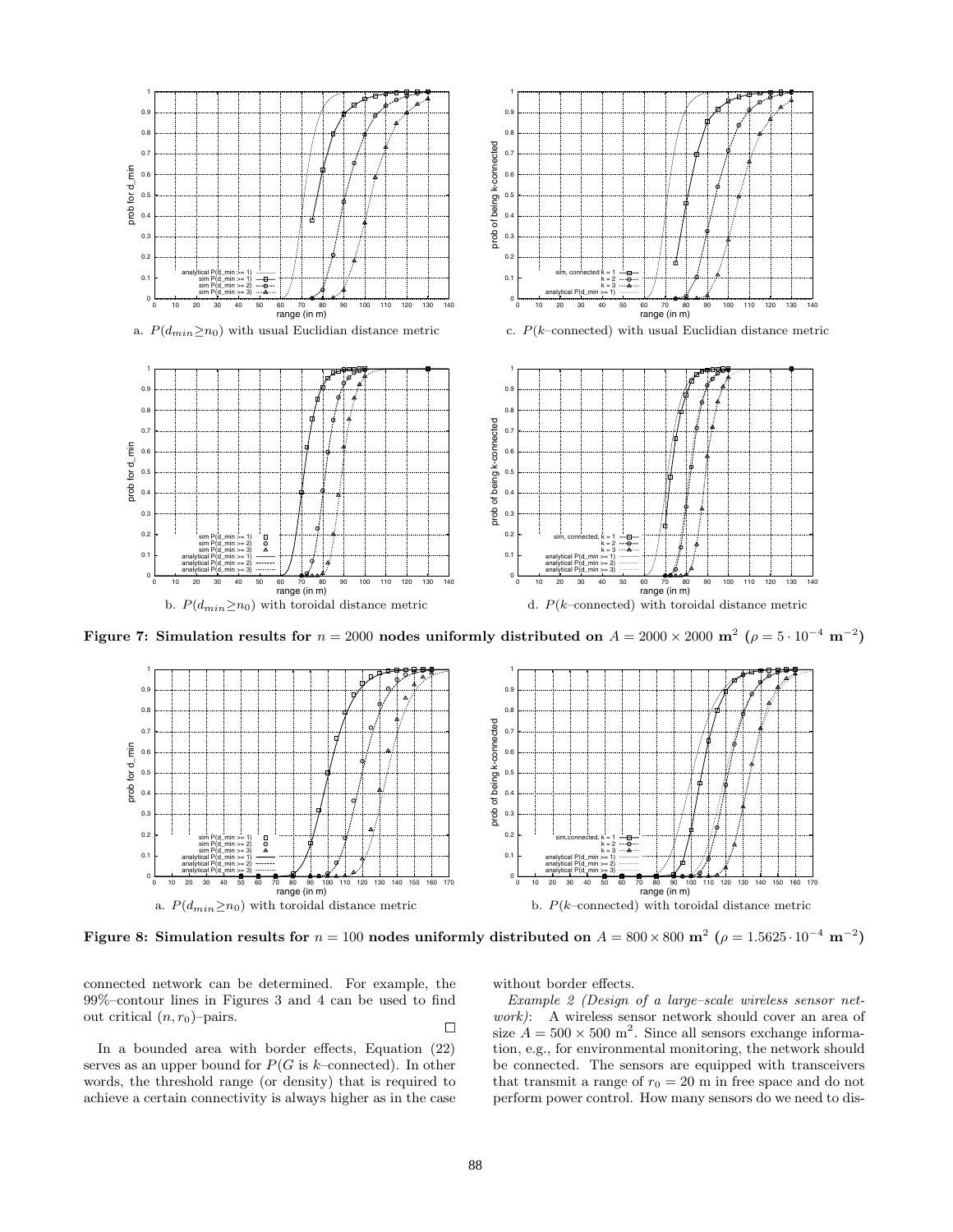

**Figure 9:** Simulation results for *n* nodes with  $r_0 =$ 20 **m** uniformly distributed on  $A = 500 \times 500$  m<sup>2</sup>,  $P(k$ **connected), usual Euclidian distance, 3000 random topologies (see Example 2)**

tribute over the area? With (8) and (19), we can state that a network with less than 1200 sensors on this area is almost surely disconnected, and according to  $(22)$ , we need about 2500 sensors to obtain with high probability a connected network. Since the border effects of the real network implementation decrease the connectivity, we need even more sensors. A simulation with a usual Euclidean distance metric (see Fig. 9) shows that  $n = 2500$  creates a connected network with a probability of  $p = 82.5\%$ . If we distribute 3250 sensors, we will almost surely obtain a connected network  $(p > 95\%).$ 

# **6. IMPACT OF MOBILITY**

Our results on connectivity are also applicable in long–run simulations with mobile nodes, provided that the network consists of many nodes  $n \gg 1$  that are uniformly randomly distributed over an area  $A \gg r_0^2 \pi$  at each time step. More specifically, the used random mobility model must result in a uniform node distribution, all nodes move randomly and independently of each other, and their movement is not bounded to a certain subarea. Let us discuss the applicability of two common random mobility models in more detail (see also [26]).

A very popular and frequently used mobility model in ad hoc networking research is the random waypoint model (see, e.g.,  $[27, 28, 29, 30]$ ). It is a straightforward stochastic model that describes the movement behavior of a mobile network node in a two–dimensional system area as follows: A node randomly chooses a destination point in the area and moves with constant speed to this point. After waiting a certain pause time, it chooses a new destination, moves to this destination, and so on. As shown in Fig. 10, this mobility model does not result in a uniform node distribution. The reason for this behavior is obvious: Nodes located at the edges or borders of the simulation area are very likely to move back toward the middle of the area. For example, a node located at  $(x, y) = (100 \text{ m}, 100 \text{ m})$  on a  $1000 \times 1000 \text{ m}^2$ area chooses with much higher probability a new destination point in the direction  $\varphi \in ]0, \frac{\pi}{2} [$  than a point toward a bor-<br>der or the edge. Most likely it chooses a destination point der or the edge. Most likely, it chooses a destination point that requires the node to pass the middle of the simulation area; in this example,  $\varphi = \frac{\pi}{4}$ . Such a non-uniform node



**Figure 10: Spatial node distribution resulting from the random waypoint mobility model (sim. results)**

distribution makes it much more difficult to derive analytical connectivity results. Even if a toroidal distance metric is used, the nodes at the border will on average have less neighbors than nodes in the middle of the area.

An alternative to the random waypoint model is a simple random direction model (see, e.g., [26, 31]) in which a new direction  $\varphi \in [0...2\pi]$ , rather than a destination point, is chosen after a random time. The duration of these movement epochs follow, for example, a negative exponential distribution. This model has approximately the same complexity and programming effort as the random waypoint model. Nodes always have a uniformly distributed angle within  $[0 \dots 2\pi]$ . They can also cross the borders of the simulation area and should then be bounced back or "wrapped around" to the other side of the area, which results in a uniform node distribution. Such a model should be preferred, if a homogeneous distribution is desired.

If all assumptions are met, the probability values of a static scenario can be interpreted as time in a mobile scenario: For a total simulation time  $T$ , the network is expected to have a minimum degree  $d_{min} \geq k$  during a time  $P(d_{min} \geq k) \cdot T$ .

Example 1 (continued): We would like to investigate a distributed algorithm in a mobile ad hoc network and require that the network should be almost surely connected. The  $n = 500$  nodes move according to a random direction model and "bounce back" when they reach the border of the  $A =$  $1000 \times 1000$  m<sup>2</sup> system area. We choose  $r_0 \geq 83$  m to be sure that the network is connected for 99% of the simulation time (toroidal distance metric). If we do not use a toroidal distance metric, we can choose  $r_0 \geq 107$  m in order to obtain the same confidentiality (see Fig. 5c).

Note that these statements can be made for the given network topology model of Section 2. If we use a more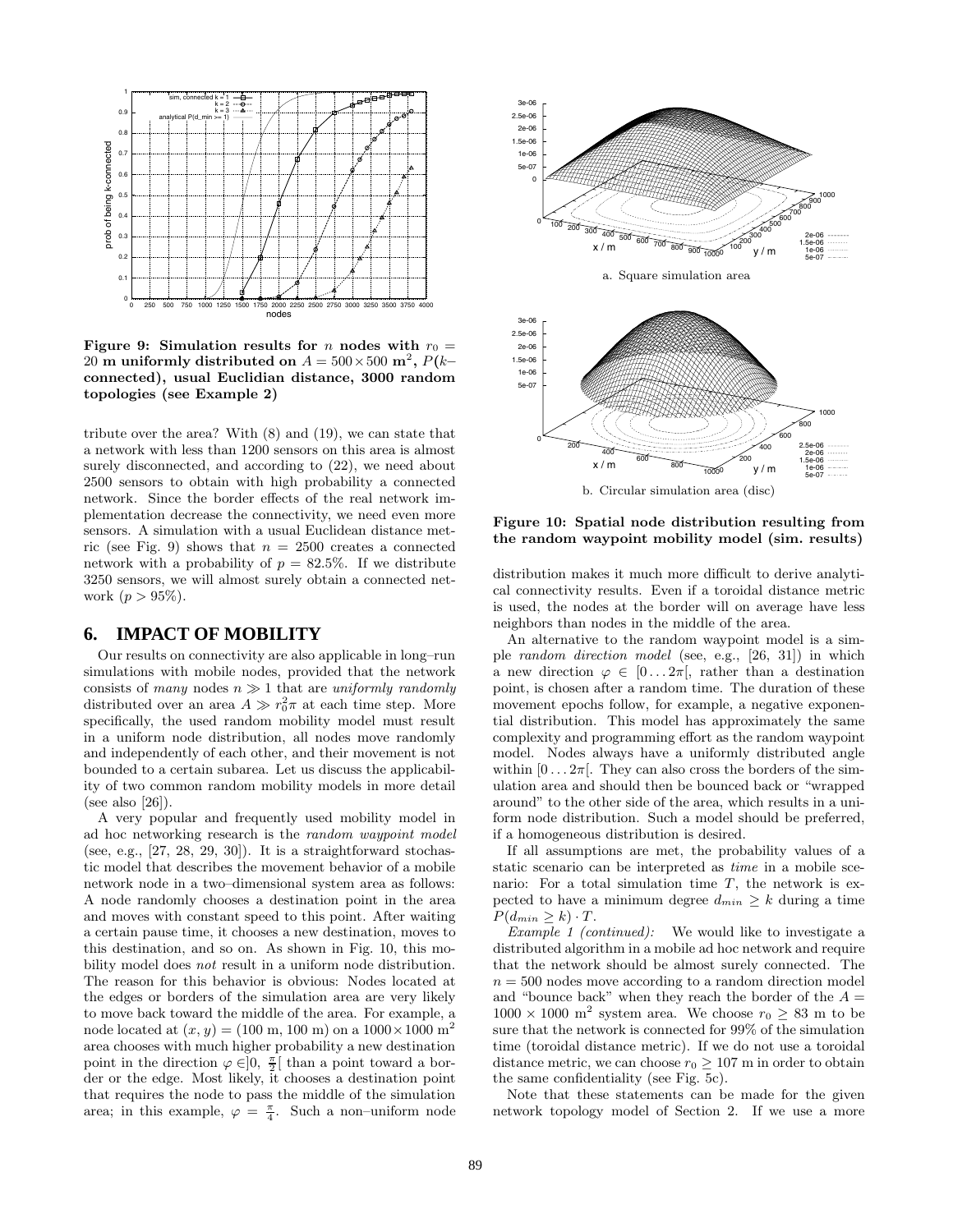detailed radio propagation model, which considers effects like Doppler shift, the connectivity will be influenced by the mobility behavior of the nodes.

# **7. RELATED WORK**

Before we conclude, let us compare our results with related papers. Cheng and Robertazzi [32] studied the percolation of a node's broadcast in a multihop network. In particular, they examined the influence of  $\rho$  and  $r_0$  on the extend of the broadcast propagation. Philips et al. [33] discussed how the expected number of neighbors of a node must grow with the system area to maintain connectivity. This problem was resumed by Piret in [34] for one dimension. Recently, Gupta and Kumar [35] have shown that if the radio transmission range of  $n$  nodes in a disc of unit area is set to  $r_0 = \sqrt{\frac{\log n + c(n)}{n \pi^2}}$ , the resulting wireless multihop network is asymptotically connected with probability one if and only if  $c(n) \to \infty$ . They also obtained a necessary and a sufficient condition on  $r_0$  for connectivity. Also Santi, Blough, and Vainstein [11] analyzed the radio range assignment problem. Among others, they derived bounds for the probability that a node is isolated — denoted as  $P(d=0)$  in our paper. Furthermore, they stated a lower bound for  $P(\text{connected})$ for nodes on a one–dimensional (bounded) line  $[0, x_{max}]$ :

$$
P(\text{connected}) \ge 1 - (x_{max} - r_0) \left(1 - \frac{r_0}{x_{max}}\right)^n \tag{23}
$$

Two dimensional system areas have been considered by simulation.

Our paper employed geometric random graph theory and various simulations to find the link between a multihop network with isolated nodes and a connected topology. One of our contributions is a convenient expression that enables the determination of  $(r_0, n)$  pairs that result in an almost surely connected topology for a given area A. Moreover, all related articles consider only 1–connectivity and isolated nodes; none of them investigated k–connectivity  $(k > 1)$ and  $d_{min} > 1$ , which has been treated in detail in this paper. Also the impact of mobility has not been considered before.

Another related article is written by Appel and Russo [36]. They perform a mathematical study of the asymptotic minimum node degree  $d_{min}$  of a graph on uniform points in  $d$ dimensions for  $n \to \infty$ . Chessboard distances between nodes (the  $l_{\infty}$  metric) are used to form the graph. In the case of wireless networks, we must consider Euclidian distances and also finite values of n.

# **8. CONCLUSIONS**

This paper investigated the connectivity of a wireless multihop network with homogeneous random node distribution. Among other things, we modeled the network as a geometric random graph and derived an analytical expression that allows the determination of the required transmission range  $r_0$  that creates, for a given node density  $\rho$ , an almost surely  $k$ –connected network. Equivalently, if the maximum range  $r_0$  of the nodes is given (e.g., say  $r_0 = 250$  m for wireless LANs), we can find out how many nodes of this type are needed to cover a certain area with a  $k$ –connected network. These problems have also been investigated by simulation in various scenarios, with and without border effects.

Our results are of practical value for researchers and developers who perform simulations or design of static and mobile ad hoc networks. For example, good simulation parameters can be chosen to achieve a connected mobile ad hoc network during most of the simulation time. Our results can also be used in the implementation of real ad hoc systems, in particular, if topology control does not find application, because low–cost nodes are used or it produces too much signaling overhead and processing load in the nodes. If topology control methods are used, the calculated critical radio range  $r_0$  could serve as a starting value. Finally, we would like to  $r_0$  that the property of this property and include to see high note that the results of this paper are applicable to any kind of multihop system (not only radio networks, but also, e.g., multihop underwater acoustic networks [37]).

# **Acknowledgement**

The author thanks Alejandro C. Frery (UFPE, Brazil) for a helpful conversation on point processes.

### **9. REFERENCES**

- [1] B. M. Leiner, D. L. Nielson, and F. A. Tobagi, eds., Proceedings of the IEEE, Special issue on Packet Radio Networks, vol. 75, Jan. 1987.
- [2] Z. J. Haas, M. Gerla, D. B. Johnson, C. E. Perkins, M. B. Pursley, M. Steenstrup, and C.-K. Toh, eds., IEEE Journal on Sel. Areas in Comm., Special issue on Wireless Ad Hoc Networks, vol. 17, Aug. 1999.
- [3] P. Kermani and N. H. Vaidya, eds., *IEEE Personal* Comm., Special issue on Advances in Mobile Ad Hoc Networking, Feb. 2001.
- [4] C. E. Perkins, ed., Ad Hoc Networking. Addison–Wesley, 2001.
- [5] G. J. Pottie and W. J. Kaiser, "Wireless integrated network sensors," Comm. of the ACM, May 2000.
- [6] Y.-D. Lin and Y.-C. Hsu, "Multihop cellular: A new architecture for wireless communications," in Proc. IEEE Infocom, (Tel Aviv, Israel), Mar. 2000.
- [7] W. Kellerer, C. Bettstetter, C. Schwingenschlögl, P. Sties, K.-E. Steinberg, and H.-J. Vögel, "(Auto)Mobile communication in a heterogeneous and converged world," IEEE Pers. Comm., Dec. 2001.
- [8] H. Hartenstein, B. Bochow, A. Ebner, M. Lott, M. Radimirsch, and D. Vollmer, "Position–aware ad hoc wireless networks for inter–vehicle communications: The Fleetnet project," in Proc. ACM Intern. Symp. on Mobile Ad Hoc Netw. and  $Comp. (MobiHoc), (Long Beach, CA), Oct. 2001.$
- [9] R. Ramanathan and R. Rosales-Hain, "Topology control of multihop wireless networks using transmit power adjustment," in Proc. IEEE Infocom, (Tel Aviv, Israel), Mar. 2000.
- [10] R. Wattenhofer, L. Li, P. Bahl, and Y.-M. Wang, "Distributed topology control for power efficient operation in multihop wireless ad hoc networks," in Proc. IEEE Infocom, (Anchorage, Alaska), Apr. 2001.
- [11] P. Santi, D. M. Blough, and F. Vainstein, "A probabilistic analysis for the radio range assignment problem in ad hoc networks," in Proc. ACM Intern. Symp. on Mobile Ad Hoc Netw. and Comp.  $(MobiHoc)$ , (Long Beach, CA), Oct. 2001.
- [12] R. Diestel, Graph Theory. Springer, 2nd ed., 2000.